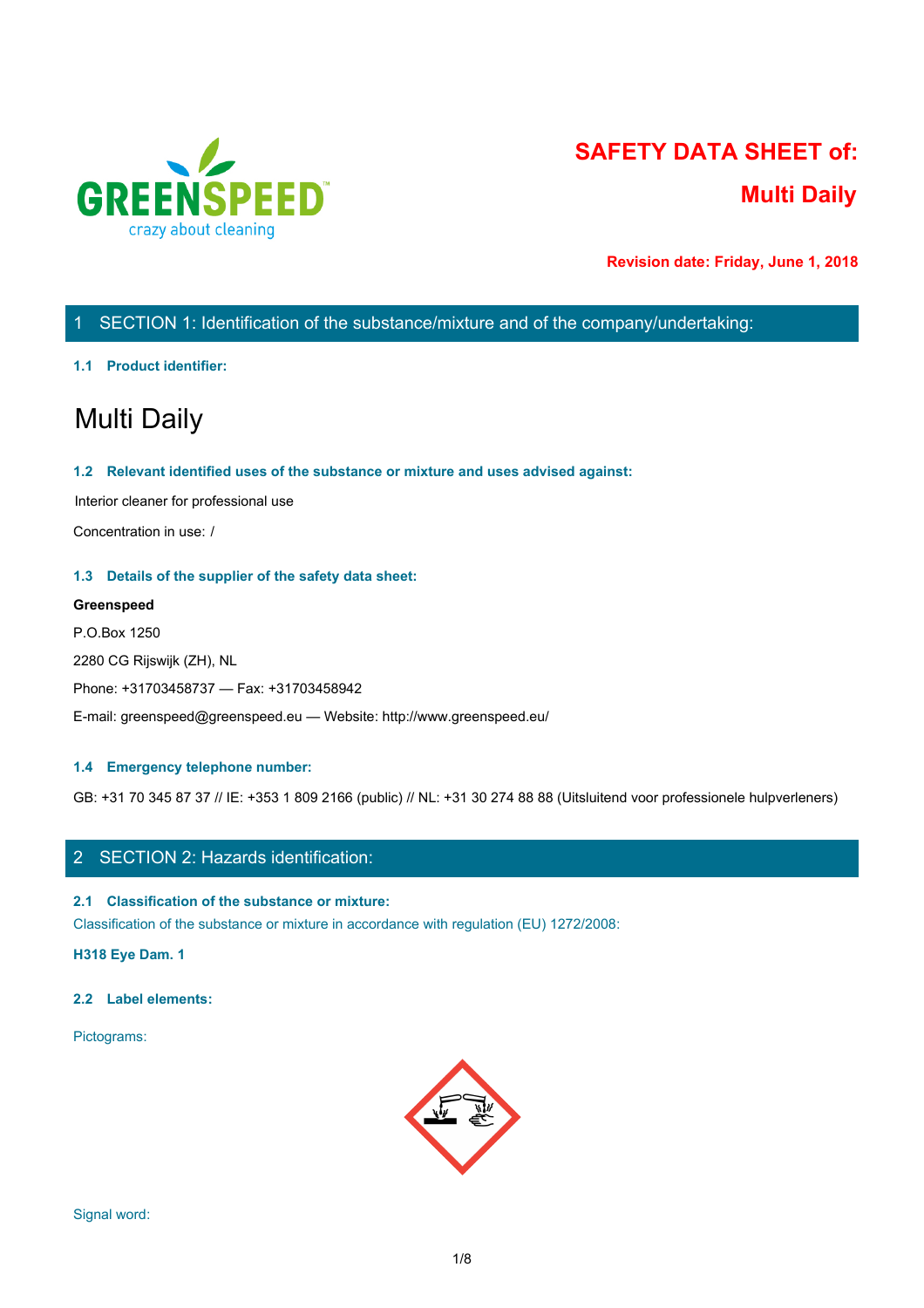## Danger

# Hazard statements:

| Danger                    |                                                                                                                                     |
|---------------------------|-------------------------------------------------------------------------------------------------------------------------------------|
| Hazard statements:        |                                                                                                                                     |
| H318 Eye Dam. 1:          | Causes serious eye damage.                                                                                                          |
| Precautionary statements: |                                                                                                                                     |
| P280:                     | Wear protective gloves, protective clothing, eye protection, face protection.                                                       |
| P305+P351+P338:           | IF IN EYES: Rinse cautiously with water for several minutes. Remove contact<br>lenses, if present and easy to do. Continue rinsing. |
| P310:                     | Immediately call a POISON CENTER or doctor.                                                                                         |
| Contains:                 |                                                                                                                                     |
|                           | D-Glucopyranose C10-16(even numbered)-alkyl glycosides C8-10 D-glucoside                                                            |

D-Glucopyranose, C10-16(even numbered)-alkyl glycosides C8-10 D-glucoside

#### **2.3 Other hazards:**

none and the state of the state of the state of the state of the state of the state of the state of the state of the state of the state of the state of the state of the state of the state of the state of the state of the s

# 3 SECTION 3: Composition/information on ingredients:

| C8-10 D-glucoside                                                                              | $\leq 20 \%$                                                                                            | CAS number:                                                                              |                         |
|------------------------------------------------------------------------------------------------|---------------------------------------------------------------------------------------------------------|------------------------------------------------------------------------------------------|-------------------------|
|                                                                                                |                                                                                                         | <b>EINECS:</b>                                                                           | 68515-73-1<br>500-220-1 |
|                                                                                                |                                                                                                         |                                                                                          |                         |
|                                                                                                |                                                                                                         | REACH Registration number: 01-2119488530-36                                              |                         |
|                                                                                                |                                                                                                         | <b>CLP Classification:</b>                                                               | <b>H318 Eye Dam. 1</b>  |
| Ethanol                                                                                        | $\leq 5 \%$                                                                                             | CAS number:                                                                              | $64 - 17 - 5$           |
|                                                                                                |                                                                                                         | <b>EINECS:</b>                                                                           | 200-578-6               |
|                                                                                                |                                                                                                         | REACH Registration number: 01-2119457610-43                                              |                         |
|                                                                                                |                                                                                                         | <b>CLP Classification:</b>                                                               | H225 Flam. Liq. 2       |
|                                                                                                |                                                                                                         |                                                                                          | H319 Eye Irrit. 2       |
| D-Glucopyranose, C10-16(even numbered)-alkyl                                                   | $\leq 3 \%$                                                                                             | CAS number:                                                                              | 110615-47-9             |
| glycosides                                                                                     |                                                                                                         | <b>EINECS:</b>                                                                           | 600-975-8               |
|                                                                                                |                                                                                                         | <b>REACH Registration number:</b>                                                        | 01-2119489418-23        |
|                                                                                                |                                                                                                         | <b>CLP Classification:</b>                                                               | H315 Skin Irrit. 2      |
|                                                                                                |                                                                                                         |                                                                                          | <b>H318 Eye Dam. 1</b>  |
| Fermentation products of glucose and fatty acids, C18-                                         | $\leq 2 \%$                                                                                             | CAS number:                                                                              |                         |
| unsatd., esters with glycerol with yeast (Candida<br>Bombicola), partially hydrolysed          |                                                                                                         | <b>EINECS:</b>                                                                           | 941-809-7               |
|                                                                                                |                                                                                                         | <b>REACH Registration number:</b>                                                        | 01-2120079365-49        |
|                                                                                                |                                                                                                         | <b>CLP Classification:</b>                                                               | H319 Eye Irrit. 2       |
|                                                                                                |                                                                                                         |                                                                                          |                         |
| For the full text of the H phrases mentioned in this section, see section 16.                  |                                                                                                         |                                                                                          |                         |
|                                                                                                |                                                                                                         |                                                                                          |                         |
|                                                                                                |                                                                                                         |                                                                                          |                         |
| 4 SECTION 4: First aid measures:                                                               |                                                                                                         |                                                                                          |                         |
| 4.1 Description of first aid measures:                                                         |                                                                                                         |                                                                                          |                         |
| Always ask medical advice as soon as possible should serious or continuous disturbances occur. |                                                                                                         |                                                                                          |                         |
| Skin contact:                                                                                  | remove contaminated clothing, rinse skin with plenty of water and immediately<br>transport to hospital. |                                                                                          |                         |
| Eye contact:                                                                                   | then take to physician.                                                                                 | first prolonged rinsing with water (contact lenses to be removed if this is easily done) |                         |
|                                                                                                |                                                                                                         |                                                                                          |                         |
|                                                                                                | 2/8                                                                                                     |                                                                                          |                         |

# 4 SECTION 4: First aid measures:

#### **4.1 Description of first aid measures:**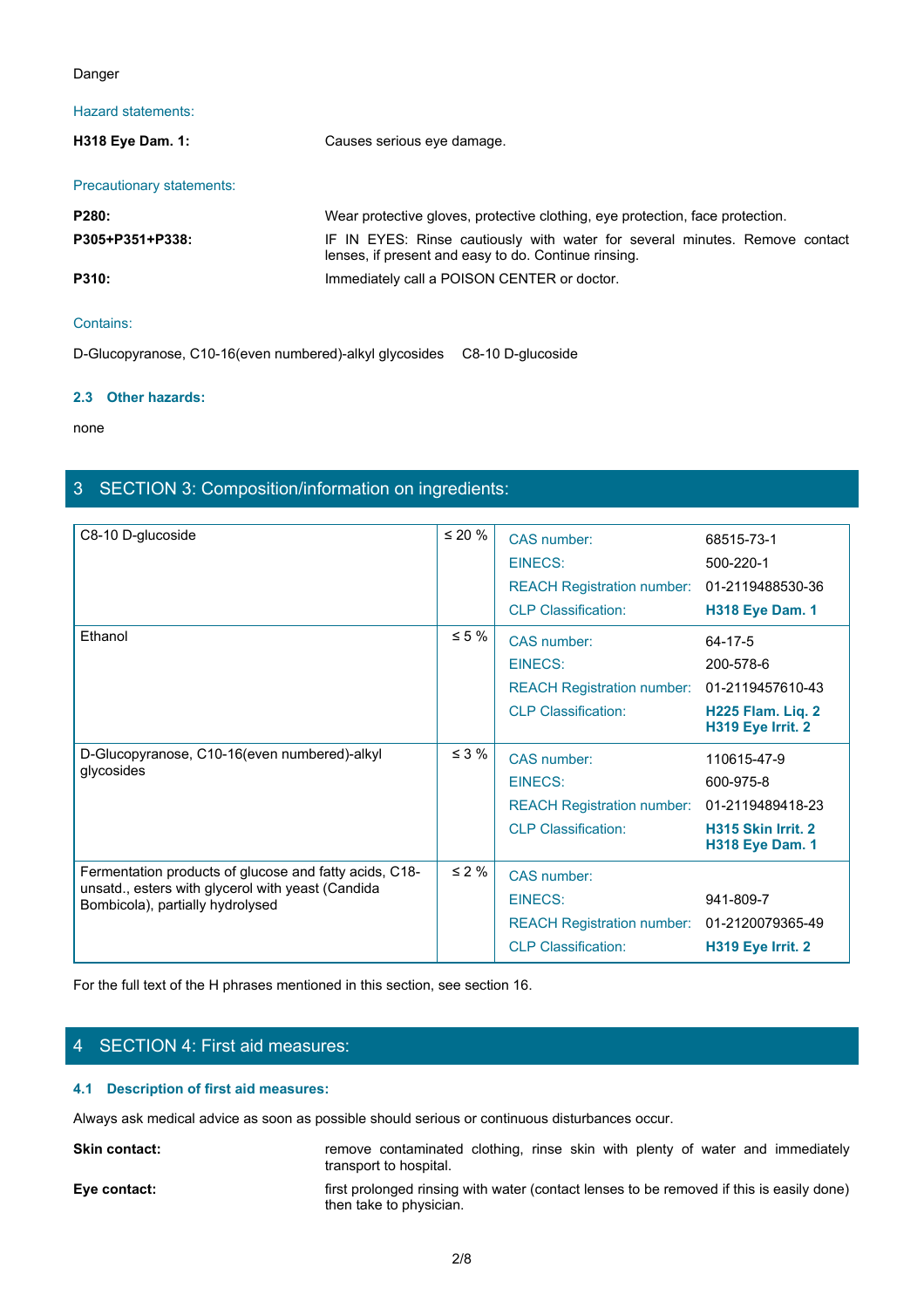| Ingestion:  | rinse mouth, do not induce vomiting, take to hospital immediately. |
|-------------|--------------------------------------------------------------------|
| Inhalation: | let sit upright, fresh air, rest and take to hospital.             |

#### **4.2 Most important symptoms and effects, both acute and delayed:**

| <b>Skin contact:</b> | none                                                        |
|----------------------|-------------------------------------------------------------|
| Eye contact:         | caustic, redness, blurred vision, pain                      |
| Ingestion:           | diarrhoea, headache, abdominal cramps, sleepiness, vomiting |
| Inhalation:          | none                                                        |

#### **4.3 Indication of any immediate medical attention and special treatment needed:**

none and the state of the state of the state of the state of the state of the state of the state of the state of the state of the state of the state of the state of the state of the state of the state of the state of the s

# 5 SECTION 5: Fire-fighting measures:

#### **5.1 Extinguishing media:**

CO2, foam, powder, sprayed water

#### **5.2 Special hazards arising from the substance or mixture:**

none and the state of the state of the state of the state of the state of the state of the state of the state of the state of the state of the state of the state of the state of the state of the state of the state of the s

#### **5.3 Advice for firefighters:**

**Extinguishing agents to be avoided:** none and the state of the state of the state of the state of the state of the state of the state of the state of the state of the state of the state of the state of the state of the state of the state of the state of the s

# 6 SECTION 6: Accidental release measures:

#### **6.1 Personal precautions, protective equipment and emergency procedures:**

none<br>
S. SECTION 5: Fire-fighting measures:<br>
S. S. Special hazards arising from the substance or mixture:<br>
H. S. Special hazards arising from the substance or mixture:<br>
and avoid in the fumes, spilled substances and avoid windRemove any contaminated clothing and used contaminated protective equipment and dispose of it safely.

#### **6.2 Environmental precautions:**

do not allow to flow into sewers or open water.

#### **6.3 Methods and material for containment and cleaning up:**

Contain released substance, store into suitable containers. If possible remove by using absorbent material.

#### **6.4 Reference to other sections:**

for further information check sections 8 & 13.

# 7 SECTION 7: Handling and storage:

#### **7.1 Precautions for safe handling:**

handle with care to avoid spillage.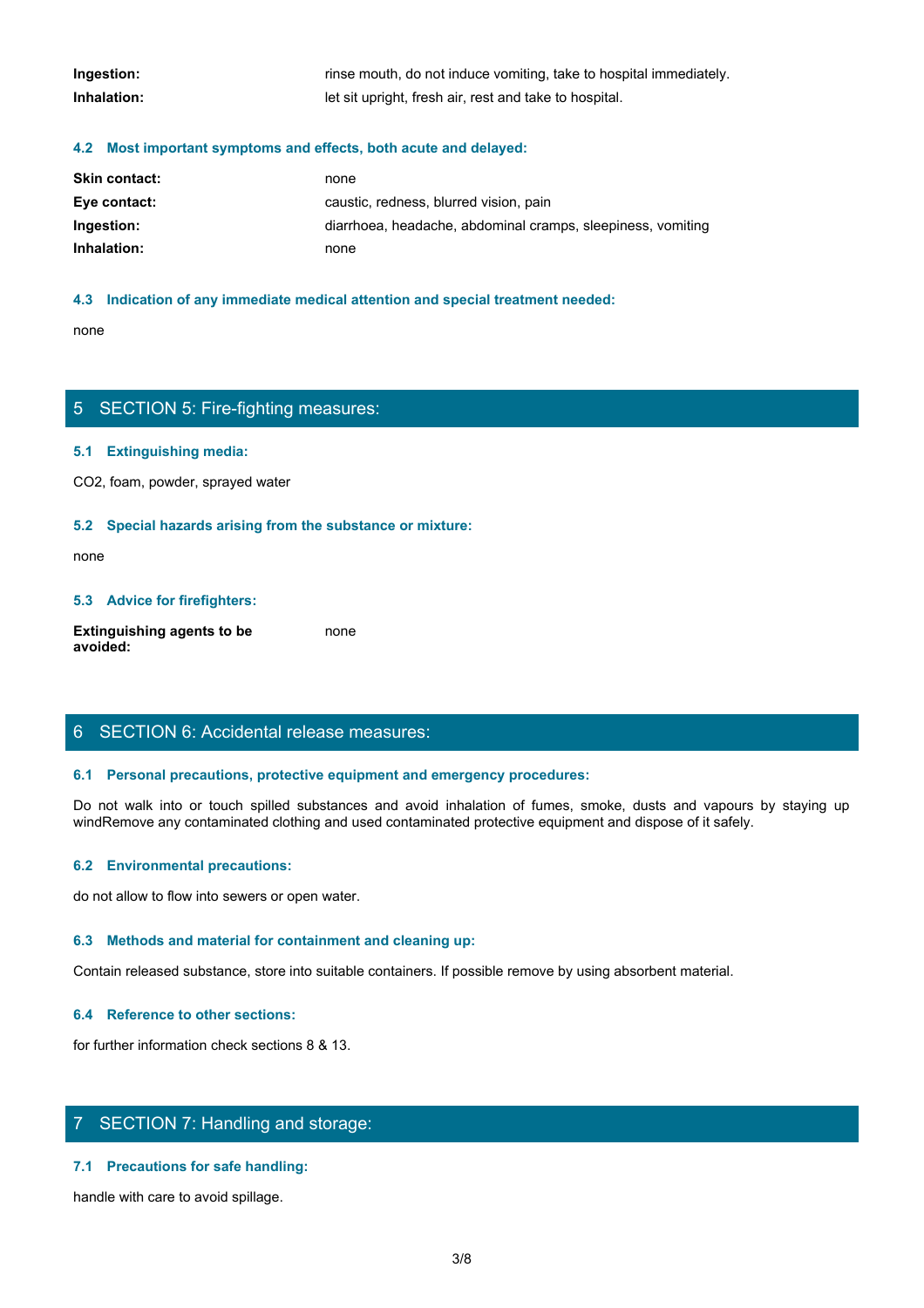# **7.2 Conditions for safe storage, including any incompatibilities:**

# **7.3 Specific end use(s):**

# 8 SECTION 8: Exposure controls/personal protection:

#### **8.1 Control parameters:**

## **8.2 Exposure controls:**

|                                  | 7.2 Conditions for safe storage, including any incompatibilities:                                                                                                                                                                                                                                                                                               |                             |
|----------------------------------|-----------------------------------------------------------------------------------------------------------------------------------------------------------------------------------------------------------------------------------------------------------------------------------------------------------------------------------------------------------------|-----------------------------|
|                                  | keep in a sealed container in a closed, frost-free, ventilated room.                                                                                                                                                                                                                                                                                            |                             |
| 7.3 Specific end use(s):         |                                                                                                                                                                                                                                                                                                                                                                 |                             |
|                                  | Interior cleaner for professional use                                                                                                                                                                                                                                                                                                                           |                             |
|                                  |                                                                                                                                                                                                                                                                                                                                                                 |                             |
|                                  | 8 SECTION 8: Exposure controls/personal protection:                                                                                                                                                                                                                                                                                                             |                             |
| 8.1 Control parameters:          |                                                                                                                                                                                                                                                                                                                                                                 |                             |
|                                  | Listing of the hazardous ingredients in section 3, of which the TLV value is known                                                                                                                                                                                                                                                                              |                             |
| Ethanol 1,907 mg/m <sup>3</sup>  |                                                                                                                                                                                                                                                                                                                                                                 |                             |
| 8.2 Exposure controls:           |                                                                                                                                                                                                                                                                                                                                                                 |                             |
| <b>Inhalation</b><br>protection: | use with sufficient exhaust ventilation. If necessary, use an air-purifying face mask in case of<br>respiratory hazards. Use the ABEK type as protection against these troublesome levels.                                                                                                                                                                      | $\overline{\bullet\bullet}$ |
| <b>Skin</b><br>protection:       | handling with butyl-gloves (EN 374). Breakthrough time: >480' Material thickness: 0,7 mm.<br>Thoroughly check gloves before use. Take of the gloves properly without touching the outside<br>with your bare hands. The manufacturer of the protective gloves has to be consulted about the<br>suitability for a specific work station. Wash and dry your hands. | $ \hat{W} $                 |
| <b>Eye</b><br>protection:        | keep an eye-rinse bottle within reach. Tight-fitting safety goggles. Wear a face shield and<br>protective suit in case of exceptional processing problems.                                                                                                                                                                                                      | $\mathbf{C}$                |
| <b>Other</b><br>protection:      | impermeable clothing. The type of protective equipment depends on the concentration and<br>amount of hazardous substances at the work station in question.                                                                                                                                                                                                      |                             |

# 9 SECTION 9: Physical and chemical properties:

# **9.1 Information on basic physical and chemical properties:**

| Melting point/melting range:                          | 0 °C               |
|-------------------------------------------------------|--------------------|
| <b>Boiling point/Boiling range:</b>                   | $78 °C - 100 °C$   |
| pH:                                                   | 6.2                |
| pH 1% diluted in water:                               |                    |
| Vapour pressure/20°C,:                                | 5850 Pa            |
| Vapour density:                                       | not applicable     |
| Relative density, 20°C:                               | 1.0340 kg/l        |
| Appearance/20°C:                                      | liquid             |
| Flash point:                                          | 46 °C              |
| Flammability (solid, gas):                            | not applicable     |
| Auto-ignition temperature:                            | 370 °C             |
| Upper flammability or explosive<br>limit, $(Vol %)$ : | 19.000 %           |
| Lower flammability or explosive<br>limit, (Vol %):    | 3.000 %            |
| <b>Explosive properties:</b>                          | not applicable     |
| <b>Oxidising properties:</b>                          | not applicable     |
| <b>Decomposition temperature:</b>                     |                    |
| Solubility in water:                                  | completely soluble |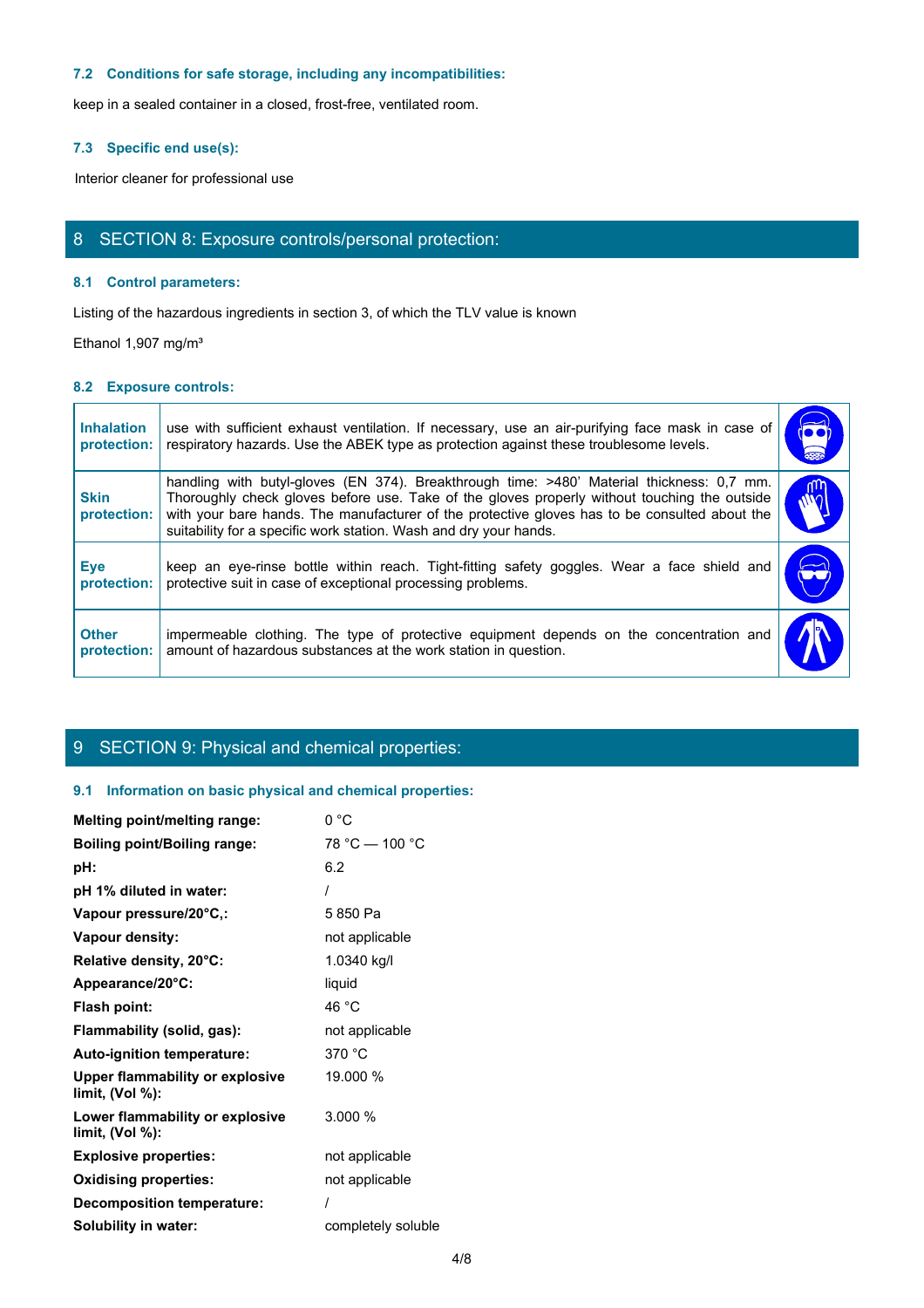| <b>Partition coefficient: n-</b><br>octanol/water: | not applicable     |
|----------------------------------------------------|--------------------|
| Odour:                                             | characteristic     |
| <b>Odour threshold:</b>                            | not applicable     |
| Dynamic viscosity, 20°C:                           | 1 mPa.s            |
| Kinematic viscosity, 40°C:                         | 1 mm $\frac{2}{s}$ |
| Evaporation rate (n-BuAc = 1):                     | 2.000              |

# **9.2 Other information:**

**Volatile organic component (VOC):** 4.00 % **Volatile organic component (VOC):** 45.216 g/l **Sustained combustion test :** /

# 10 SECTION 10: Stability and reactivity:

## **10.1 Reactivity:**

stable under normal conditions.

# **10.2 Chemical stability:**

extremely high or low temperatures.

#### **10.3 Possibility of hazardous reactions:**

none and the state of the state of the state of the state of the state of the state of the state of the state of the state of the state of the state of the state of the state of the state of the state of the state of the s

#### **10.4 Conditions to avoid:**

protect from sunlight and do not expose to temperatures exceeding + 50°C.

#### **10.5 Incompatible materials:**

acids, alkalines, oxidants, reductants

## **10.6 Hazardous decomposition products:**

doesn't decompose with normal use

# 11 SECTION 11: Toxicological information:

#### **11.1 Information on toxicological effects:**

**H318 Eye Dam. 1:** Causes serious eye damage.

```
Calculated acute toxicity, ATE oral: /
Calculated acute toxicity, ATE
dermal:
                           /
```

| $\sqrt{C8-10}$ D-glucoside | LD50 oral, rat:                              | $\geq 5000$ mg/kg |
|----------------------------|----------------------------------------------|-------------------|
|                            | LD50 dermal, rabbit:                         | $\geq 5000$ mg/kg |
|                            | LC50, Inhalation, rat, $4h$ : $\geq$ 50 mg/l |                   |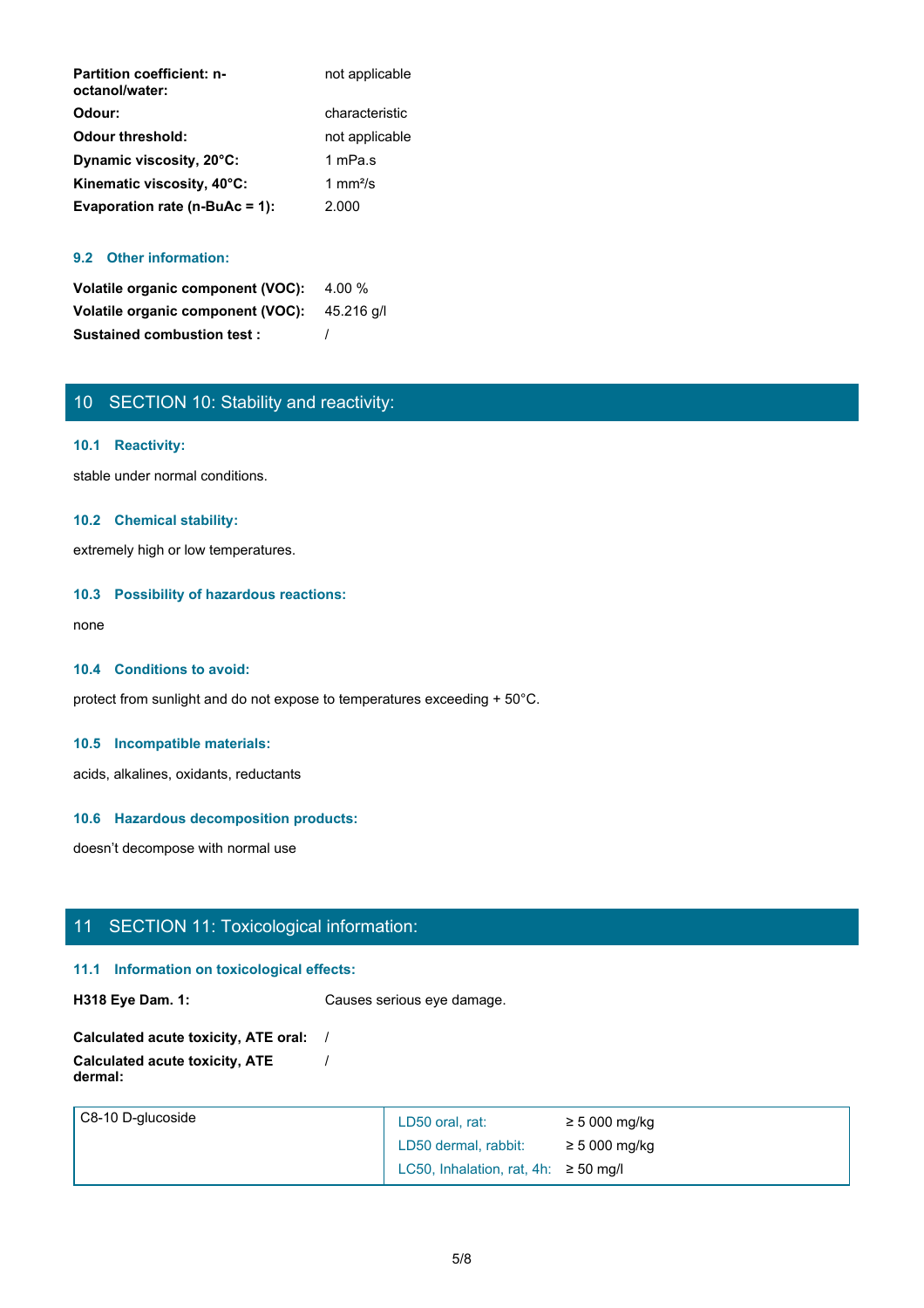| Ethanol                                                                                                                                        | LD50 oral, rat:<br>LD50 dermal, rabbit:<br>LC50, Inhalation, rat, 4h:               | $\geq$ 5 000 mg/kg<br>$\geq 5000$ mg/kg<br>$\geq 50$ ma/l |
|------------------------------------------------------------------------------------------------------------------------------------------------|-------------------------------------------------------------------------------------|-----------------------------------------------------------|
| D-Glucopyranose, C10-16(even numbered)-<br>alkyl glycosides                                                                                    | LD50 oral, rat:<br>LD50 dermal, rabbit:<br>LC50, Inhalation, rat, 4h: $\ge$ 50 mg/l | $\geq 5000$ mg/kg<br>$\geq 5000$ mg/kg                    |
| Fermentation products of glucose and fatty<br>acids, C18-unsatd., esters with glycerol with<br>yeast (Candida Bombicola), partially hydrolysed | LD50 oral, rat:<br>LD50 dermal, rabbit:<br>LC50, Inhalation, rat, 4h:               | $\geq 5000$ mg/kg<br>$\geq 5000$ mg/kg<br>$\geq 50$ ma/l  |

# 12 SECTION 12: Ecological information:

# **12.1 Toxicity:**

| yeast (Candida Bombicola), partially hydrolysed                                                                                                | LD50 dermal, rabbit:                      | $\geq 5000$ mg/kg                        |
|------------------------------------------------------------------------------------------------------------------------------------------------|-------------------------------------------|------------------------------------------|
|                                                                                                                                                | LC50, Inhalation, rat, 4h: $\geq$ 50 mg/l |                                          |
|                                                                                                                                                |                                           |                                          |
| 12 SECTION 12: Ecological information:                                                                                                         |                                           |                                          |
|                                                                                                                                                |                                           |                                          |
| 12.1 Toxicity:                                                                                                                                 |                                           |                                          |
| C8-10 D-glucoside                                                                                                                              | LC50 (Fish):                              | 190 mg/l (96h) (Danio rerio)             |
|                                                                                                                                                | EC50 (Daphnia):                           | >100 mg/l (48h)                          |
|                                                                                                                                                | NOEC (Daphnia):                           | >100 mg/l (72h)                          |
|                                                                                                                                                | EC50 (Algae):                             | 37 mg/l (72 h) (Scenedesmus subspicatus) |
| Ethanol                                                                                                                                        | LC50 (Fish):                              | 13000 mg/L (Oncorhynchus mykiss)(96h)    |
|                                                                                                                                                | EC50 (Daphnia):                           | 12340 mg/L (48h)                         |
|                                                                                                                                                | EC50 (Algae):                             | 275 mg/L (Chlorella vulgaris)(72h)       |
| Fermentation products of glucose and fatty<br>acids, C18-unsatd., esters with glycerol with<br>yeast (Candida Bombicola), partially hydrolysed | NOEC (Daphnia):                           | 25 mg/l (21d) (OECD 211)                 |
|                                                                                                                                                |                                           |                                          |
| 12.2 Persistence and degradability:                                                                                                            |                                           |                                          |
| The surfactants contained in this preparation comply with the biodegradability criteria as laid down in Regulation (EC)                        |                                           |                                          |
| No.648/2004 on detergents.                                                                                                                     |                                           |                                          |
|                                                                                                                                                |                                           |                                          |
| 12.3 Bioaccumulative potential:                                                                                                                |                                           |                                          |
|                                                                                                                                                | <b>Additional data:</b>                   |                                          |
| Ethanol                                                                                                                                        | Log Pow: -0,35                            |                                          |

# **12.2 Persistence and degradability:**

# **12.3 Bioaccumulative potential:**

|         | ' data:<br>…~udition |
|---------|----------------------|
| Ethanol | $-0,35$<br>Log Pow:  |

#### **12.4 Mobility in soil:**

| Water hazard class, WGK (AwSV): |                    |
|---------------------------------|--------------------|
| Solubility in water:            | completely soluble |

# **12.5 Results of PBT and vPvB assessment:**

No additional data available

# **12.6 Other adverse effects:**

No additional data available

# 13 SECTION 13: Disposal considerations:

# **13.1 Waste treatment methods:**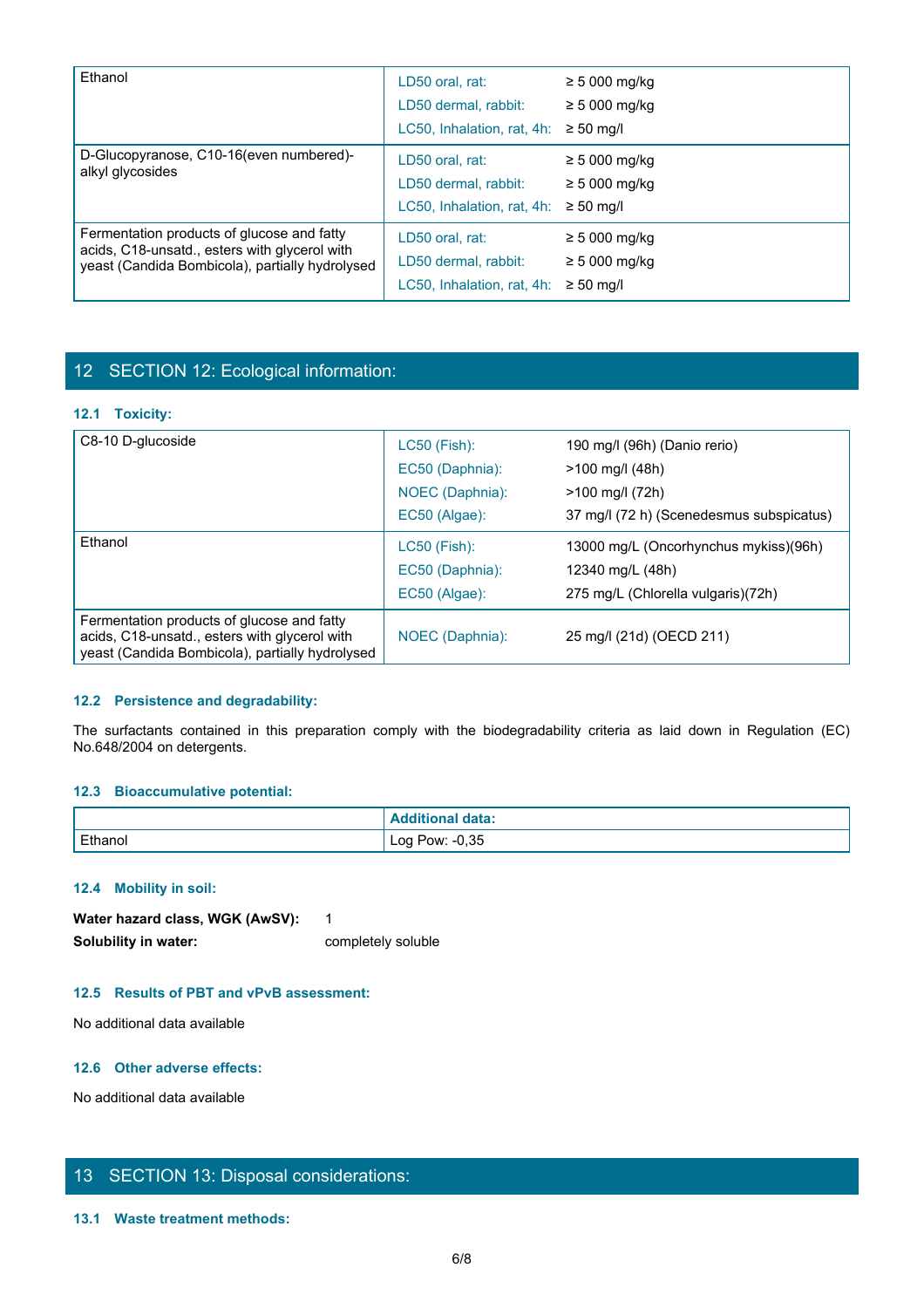The product may be discharged in the indicated percentages of utilization, provided it is neutralised to pH 7. Possible restrictive regulations by local authority should always be adhered to.<br>14 SECTION 14: Transport infor restrictive regulations by local authority should always be adhered to.

# 14 SECTION 14: Transport information:

#### **14.1 UN number:**

not applicable

#### **14.2 UN proper shipping name:**

ADR not applicable: Aqueous mixture containing ethanol <24% (Special Provision 144)

#### **14.3 Transport hazard class(es):**

| Class(es):                          | not applicable |
|-------------------------------------|----------------|
| <b>Identification number of the</b> | not applicable |
| hazard:                             |                |

#### **14.4 Packing group:**

not applicable

# **14.5 Environmental hazards:**

not dangerous to the environment

#### **14.6 Special precautions for user:**

# **Hazard characteristics:**

# 15 SECTION 15: Regulatory information:

#### **15.1 Safety, health and environmental regulations/legislation specific for the substance or mixture:**

| Water hazard class, WGK (AwSV):  1           |                                                    |
|----------------------------------------------|----------------------------------------------------|
| Volatile organic component (VOC): $-4.000\%$ |                                                    |
| Volatile organic component (VOC): 45.216 g/l |                                                    |
| Composition by regulation (EC)<br>648/2004:  | Nonionic surfactants 5% - 15%, Soap < 5%, Perfumes |

#### **15.2 Chemical Safety Assessment:**

# 16 SECTION 16: Other information:

#### **Legend to abbreviations used in the safety data sheet:**

| <b>Hazard characteristics:</b><br><b>Additional guidance:</b> |                                                                                                      |  |
|---------------------------------------------------------------|------------------------------------------------------------------------------------------------------|--|
| 15 SECTION 15: Regulatory information:                        |                                                                                                      |  |
|                                                               | 15.1 Safety, health and environmental regulations/legislation specific for the substance or mixture: |  |
| Water hazard class, WGK (AwSV):                               | $\overline{1}$                                                                                       |  |
| Volatile organic component (VOC):                             | 4.000 %                                                                                              |  |
| Volatile organic component (VOC):                             | 45.216 g/l                                                                                           |  |
| <b>Composition by regulation (EC)</b><br>648/2004:            | Nonionic surfactants 5% - 15%, Soap < 5%, Perfumes                                                   |  |
| <b>15.2 Chemical Safety Assessment:</b>                       |                                                                                                      |  |
| No data available                                             |                                                                                                      |  |
| 16 SECTION 16: Other information:                             |                                                                                                      |  |
| Legend to abbreviations used in the safety data sheet:        |                                                                                                      |  |
| ADR:                                                          | The European Agreement concerning the International Carriage of Dangerous<br>Goods by Road           |  |
| BCF:                                                          | <b>Bioconcentration factor</b>                                                                       |  |
| CAS:                                                          | <b>Chemical Abstracts Service</b>                                                                    |  |
| CLP:                                                          | Classification, Labelling and Packaging of chemicals                                                 |  |
| <b>EINECS:</b>                                                | European INventory of Existing Commercial chemical Substances                                        |  |